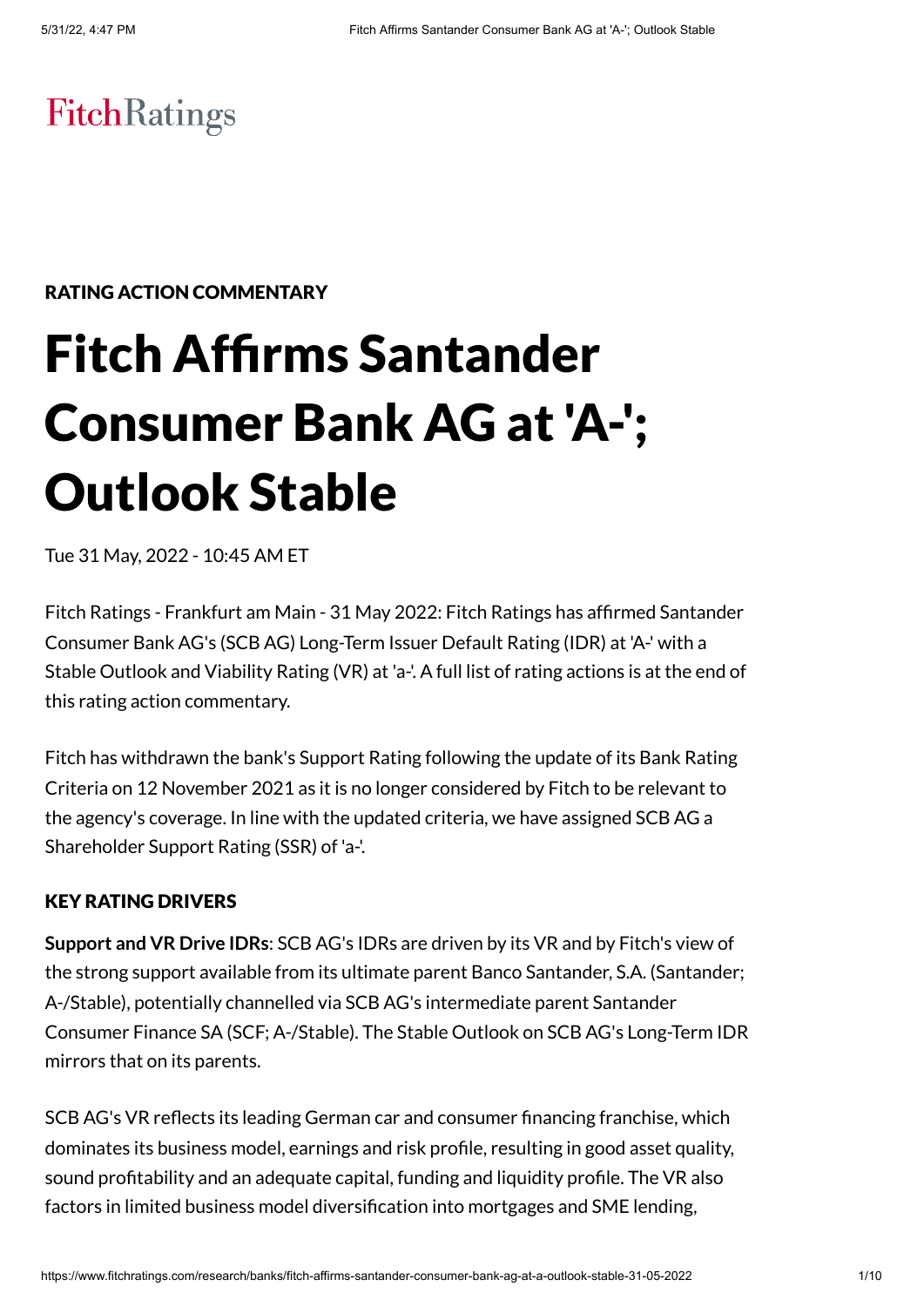although we believe that any significant growth in these asset classes would dilute SCB AG's profitability and could weaken its risk/return profile.

**Deep Integration Underpins Support**: We view Santander's propensity and ability to support SCB AG as high, due to SCB AG's deep integration, shared brand name and small size relative to the group. Car financing and unsecured consumer finance are core business lines for the group. We expect Santander to increase SCB AG's capital to support organic growth and acquisitions whenever needed, as in the past.

**Profitable Business Profile:** SCB AG's sound interest margins in consumer finance and good cost efficiency provide adequate loss-absorption capacity and enabled a resilient financial performance in 2021, despite the pandemic. The short duration of its assets allows the bank to reprice loans relatively quickly, maintaining controlled interest rate sensitivity.

**Sound Risk Profile:** We expect SCB AG's strong management expertise, execution record and well-tested risk management framework, underpinned by sound underwriting standards, to support SCB's AG credit quality through the cycle.

**Resilient Asset Quality:** Ample support from the German government has mitigated the impact of the pandemic on SCB AG's loan quality, as at peers. We expect a moderate rise of impaired loans in 2022 as inflationary pressure and higher energy prices burden households, SMEs and the mobility sector. We expect SCB AG's four-year-average impaired loan ratio to remain below 2.5% in the medium term.

**Sound Pre-Impairment Profitability:** SCB AG is one of the few larger German banks that has continued to earn its cost of capital and maintained profitability well above the sector average. We expect risk costs to remain elevated in 2022 in a challenging operating environment and moderately weigh on the bank's financial result. However, we expect four-year-average operating profit/risk-weighted assets (RWAs) to remain above 2% in the next two years.

**Adequate Capitalisation**: Our assessment of SCB AG's capitalisation includes ordinary group support as the bank relies on capital injections from the group to back significant loan growth or acquisitions. The bank usually does not generate capital as it upstreams its full annual profits to its German intermediate parent, based on a control-and-profit transfer agreement. However, SCB AG has some flexibility to retain some of its profits as part of the group's capital planning.

**Increasingly Diverse Funding:** SCB AG has gradually diversified its funding profile and strengthened its liquidity buffer in recent years. Retail deposits still remain the bank's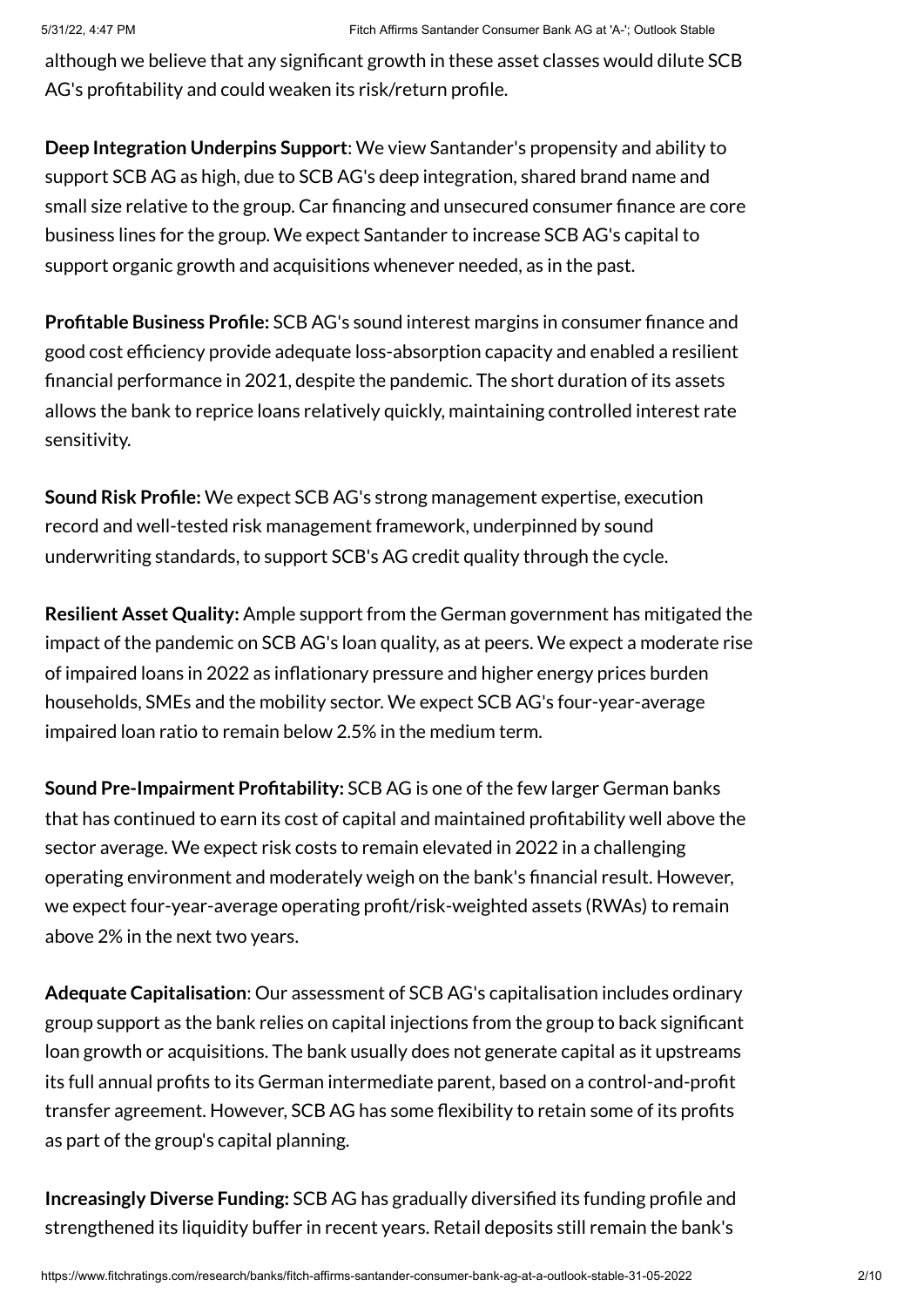main funding source, despite its growing opportunistic use of capital market funding and more recently central bank funding to cut its funding costs. Its large stock of auto and consumer loans enables flexible management of liquid assets, which consist of ECBeligible retained ABS**.**

#### RATING SENSITIVITIES

# Factors that could, individually or collectively, lead to negative rating action/downgrade:

SCB AG's IDRs would be downgraded if its VR was downgraded, and if we estimate that the availability of extraordinary support from Santander has decreased. A downgrade of Santander's VR, the sale of a significant stake in SCB AG or a decline in SCB AG's strategic importance for the group could reduce the likelihood of extraordinary support and trigger a downgrade of SCB AG's SSR.

SCB AG's VR could be downgraded if the bank's operating profit durably declines below 1.5% of RWA without credible prospects to restore it above this threshold over the medium term, combined with a significant and structural deterioration in SCB AG's asset quality. A downgrade of Santander's VR could also put pressure on SCB AG's VR as the latter factors in ordinary support benefits from being part of the group.

# Factors that could, individually or collectively, lead to positive rating action/upgrade:

An upgrade of Santander's IDRs would trigger an upgrade of SCB AG's IDRs. An upgrade of SCB AG's VR would require an upgrade of Santander's VRs as well as significant revenue diversification at SCB AG with limited dilution of its operating profit/RWAs.

#### OTHER DEBT AND ISSUER RATINGS: KEY RATING DRIVERS

SCB AG's external senior non-preferred (SNP) debt rating is aligned with its Long-Term IDR, as we expect the bank to continue to meet its resolution buffer requirements with SNP and more junior debt only.

The Derivative Counterparty Rating (DCR), long-term senior preferred (SP) debt and long-term deposit rating are one notch above the Long-Term IDR to reflect the protection accruing to preferred creditors from the SNP and junior debt buffers. SCB AG is issuing its resolution debt buffers internally to SCF/Santander, with which it shares a resolution group. The short-term SP debt and deposit ratings of 'F1' are the lower of the two options mapping to the long-term ratings of 'A', because the liquidity and funding score of 'bbb+'/stable prevents higher short-term ratings.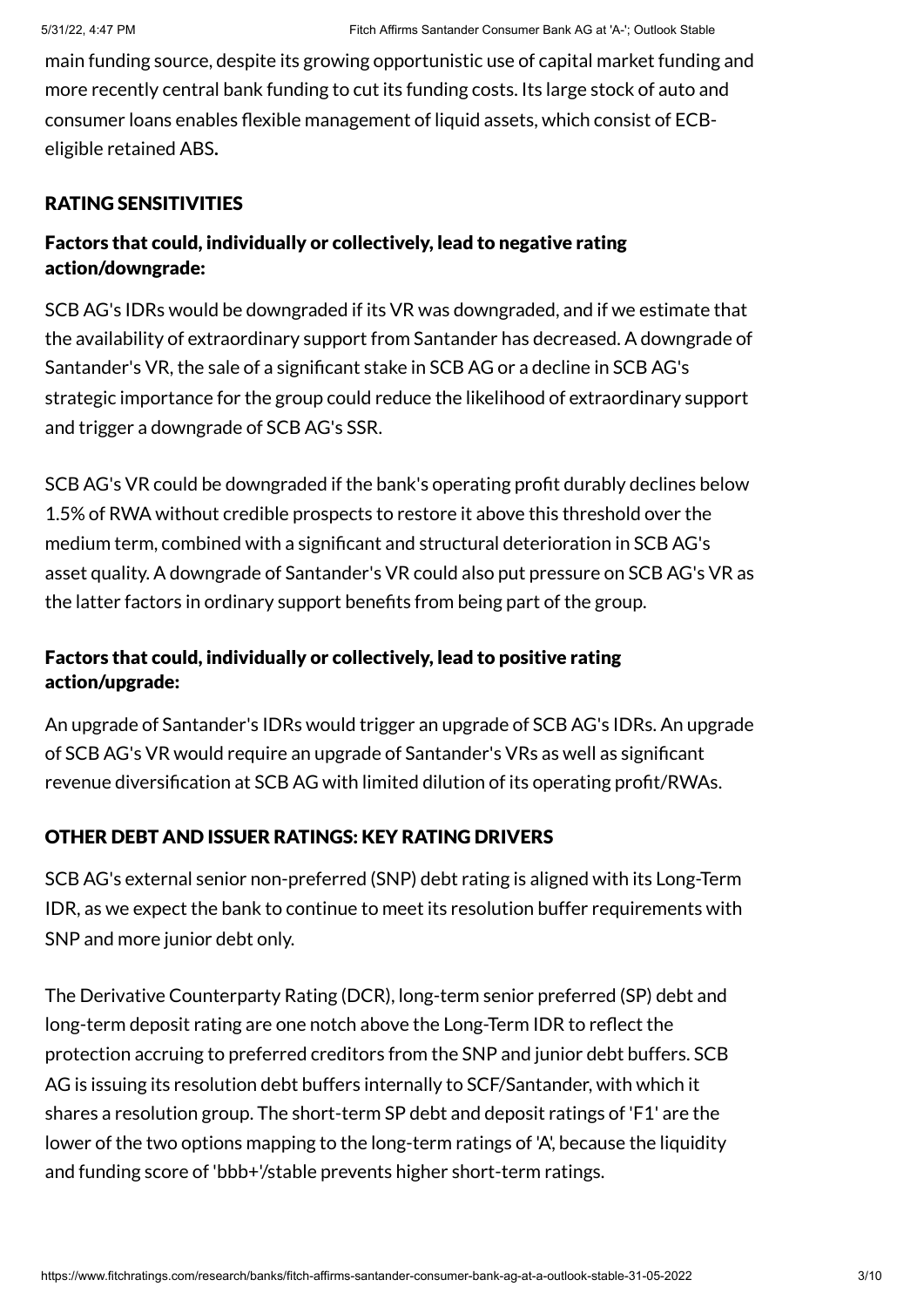SCB AG's 'F2' Short-Term IDR is aligned with Santander's. It is also the lower of the two options mapping to the Long-Term IDR of 'A-', because its liquidity and funding score of 'bbb+'/stable prevents a higher Short-Term IDR.

### OTHER DEBT AND ISSUER RATINGS: RATING SENSITIVITIES

# Factors that could, individually or collectively, lead to negative rating action/downgrade:

A downgrade of SCB AG's IDRs would trigger a downgrade of the DCR, SNP and SP debt and deposit ratings. We could also downgrade these ratings by one notch on changes in the group's resolution strategy resulting in weaker protection than we currently expect for this debt from internal resources within the group

# Factors that could, individually or collectively, lead to positive rating action/upgrade:

An upgrade of SCB AG's IDRs would trigger an upgrade of its DCR, SNP and SP debt and deposit ratings as long as the bank continues to meet its resolution buffer requirements with SNP and junior debt only

#### BEST/WORST CASE RATING SCENARIO

International scale credit ratings of Financial Institutions and Covered Bond issuers have a best-case rating upgrade scenario (defined as the 99th percentile of rating transitions, measured in a positive direction) of three notches over a three-year rating horizon; and a worst-case rating downgrade scenario (defined as the 99th percentile of rating transitions, measured in a negative direction) of four notches over three years. The complete span of best- and worst-case scenario credit ratings for all rating categories ranges from 'AAA' to 'D'. Best- and worst-case scenario credit ratings are based on historical performance. For more information about the methodology used to determine sector-specific best- and worst-case scenario credit ratings, visit <https://www.fitchratings.com/site/re/10111579>

# REFERENCES FOR SUBSTANTIALLY MATERIAL SOURCE CITED AS KEY DRIVER OF RATING

The principal sources of information used in the analysis are described in the Applicable Criteria.

# PUBLIC RATINGS WITH CREDIT LINKAGE TO OTHER RATINGS

SCB AG's ratings are linked to the ratings of Santander and SCF.

# ESG CONSIDERATIONS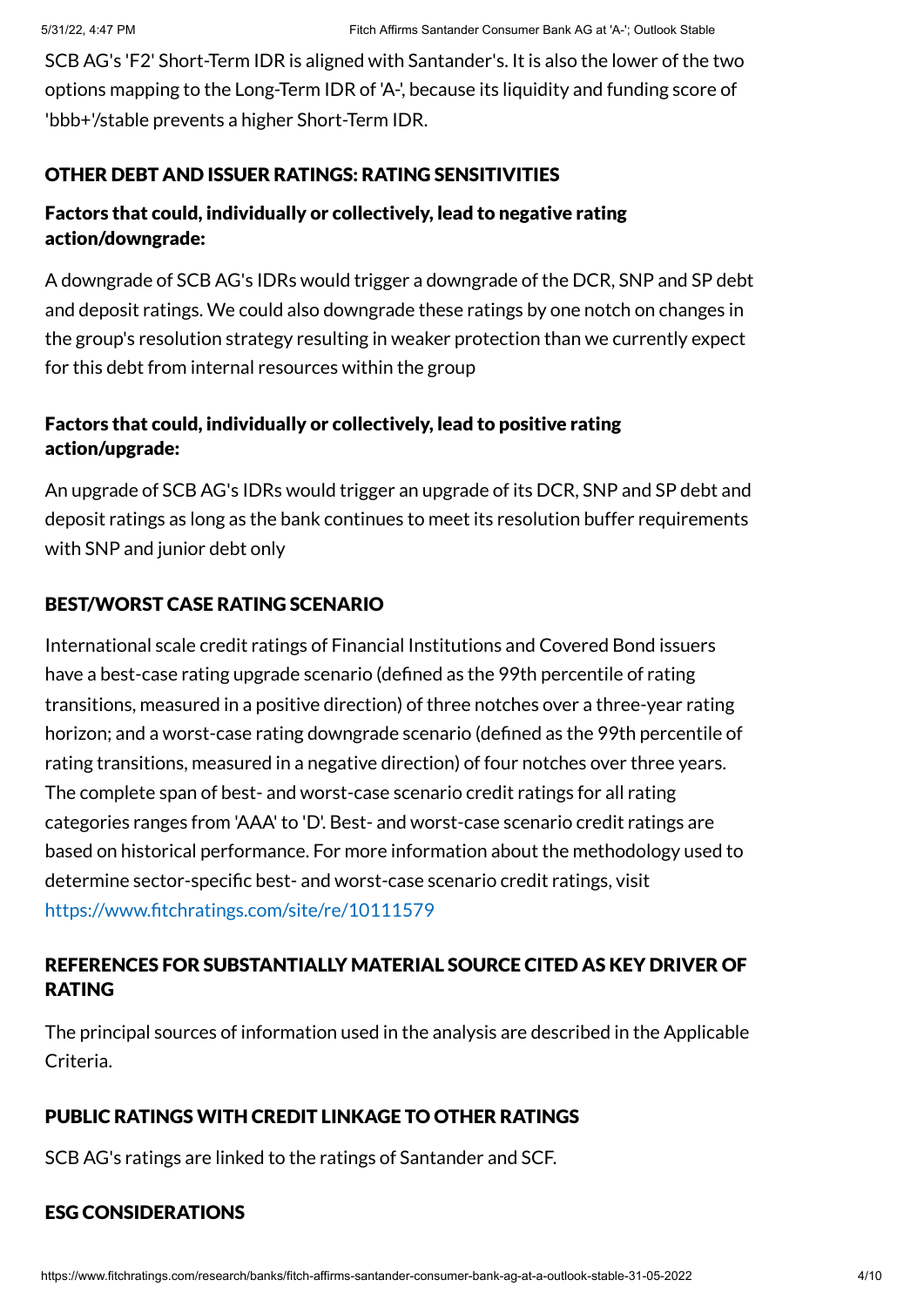Unless otherwise disclosed in this section, the highest level of ESG credit relevance is a score of '3'. This means ESG issues are credit-neutral or have only a minimal credit impact on the entity, either due to their nature or the way in which they are being managed by the entity. For more information on Fitch's ESG Relevance Scores, visit [www.fitchratings.com/esg](http://www.fitchratings.com/esg)

#### RATING ACTIONS

| <b>ENTITY/DEBT <math>\div</math></b> | <b>RATING <math>\div</math></b>               | <b>PRIOR <math>\div</math></b> |  |  |
|--------------------------------------|-----------------------------------------------|--------------------------------|--|--|
| Santander Consumer<br><b>Bank AG</b> | LT IDR<br>A-Rating Outlook Stable<br>Affirmed | A-Rating<br>Outlook<br>Stable  |  |  |
|                                      | Affirmed<br>STIDR F2                          |                                |  |  |
|                                      | $a-$                                          |                                |  |  |
|                                      | Support<br><b>WD</b><br>Withdrawn             | $\mathbf{1}$                   |  |  |
|                                      | A(dcr)                                        |                                |  |  |
|                                      | Shareholder Support a- New Rating             |                                |  |  |
| Senior non-<br>preferred             | LT.<br>Affirmed<br>$A$ -                      | $A -$                          |  |  |
| long-term deposits                   | Affirmed<br>LT.<br>$\mathsf{A}$               | A                              |  |  |
| Senior preferred                     | Affirmed<br>LT.<br>A                          | A                              |  |  |
| short-term deposits                  | Affirmed<br><b>ST</b><br>F1                   | F1                             |  |  |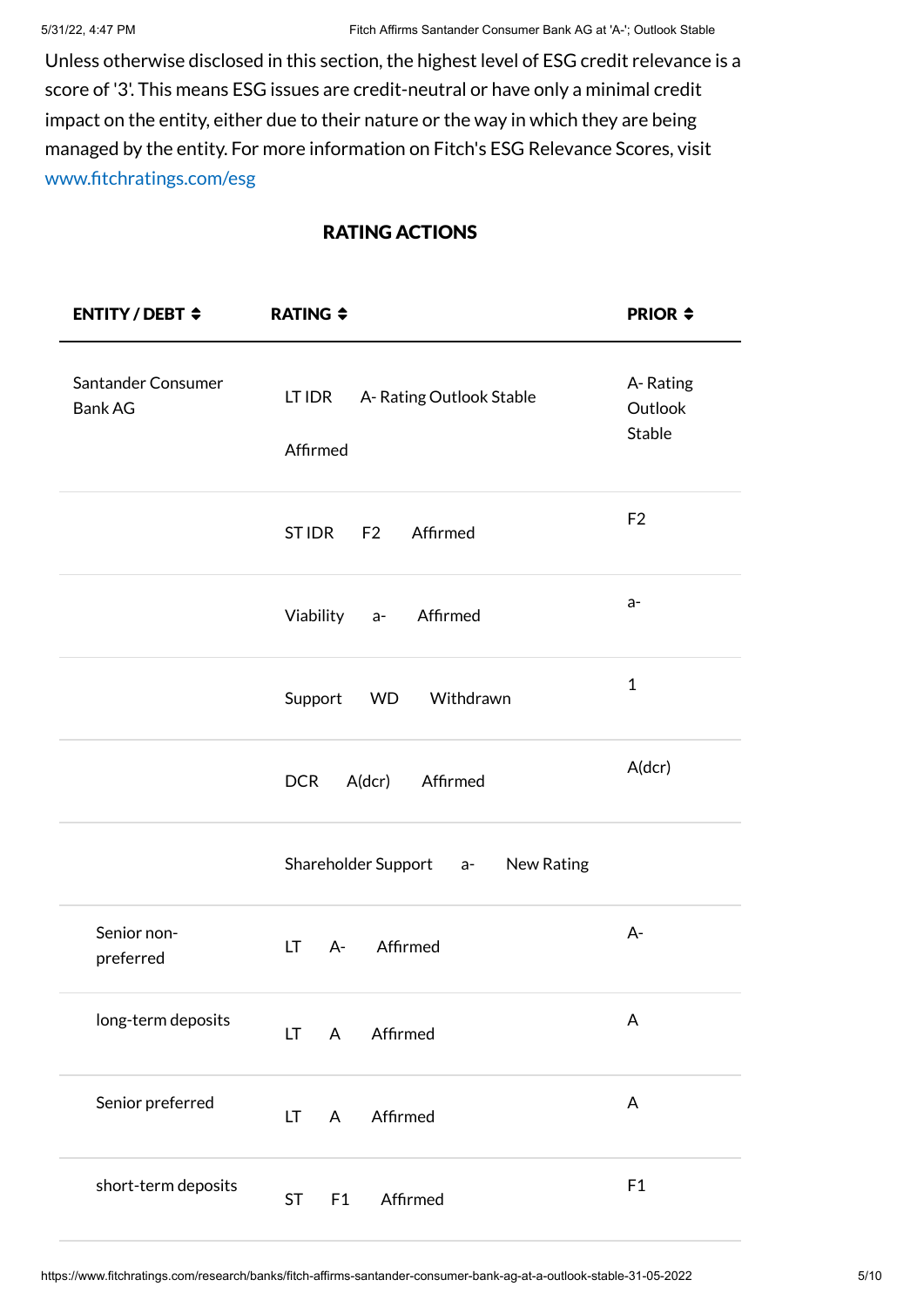VIEW ADDITIONAL RATING DETAILS

# FITCH RATINGS ANALYSTS

#### **Roger Schneider**

**Director** Primary Rating Analyst +49 69 768076 242 roger.schneider@fitchratings.com Fitch Ratings – a branch of Fitch Ratings Ireland Limited Neue Mainzer Strasse 46 - 50 Frankfurt am Main D-60311

#### **Markus Glabach**

**Director** Secondary Rating Analyst +49 69 768076 195 markus.glabach@fitchratings.com

**Konstantin Yakimovich** Senior Director Committee Chairperson +44 20 3530 1789 konstantin.yakimovich@fitchratings.com

#### MEDIA CONTACTS

**Louisa Williams** London +44 20 3530 2452 louisa.williams@thefitchgroup.com

Additional information is available on [www.fitchratings.com](http://www.fitchratings.com/)

#### PARTICIPATION STATUS

The rated entity (and/or its agents) or, in the case of structured finance, one or more of the transaction parties participated in the rating process except that the following issuer(s), if any, did not participate in the rating process, or provide additional information, beyond the issuer's available public disclosure.

#### APPLICABLE CRITERIA

Bank Rating Criteria (pub. 12 Nov 2021) (including rating [assumption](https://www.fitchratings.com/research/banks/bank-rating-criteria-12-11-2021) sensitivity)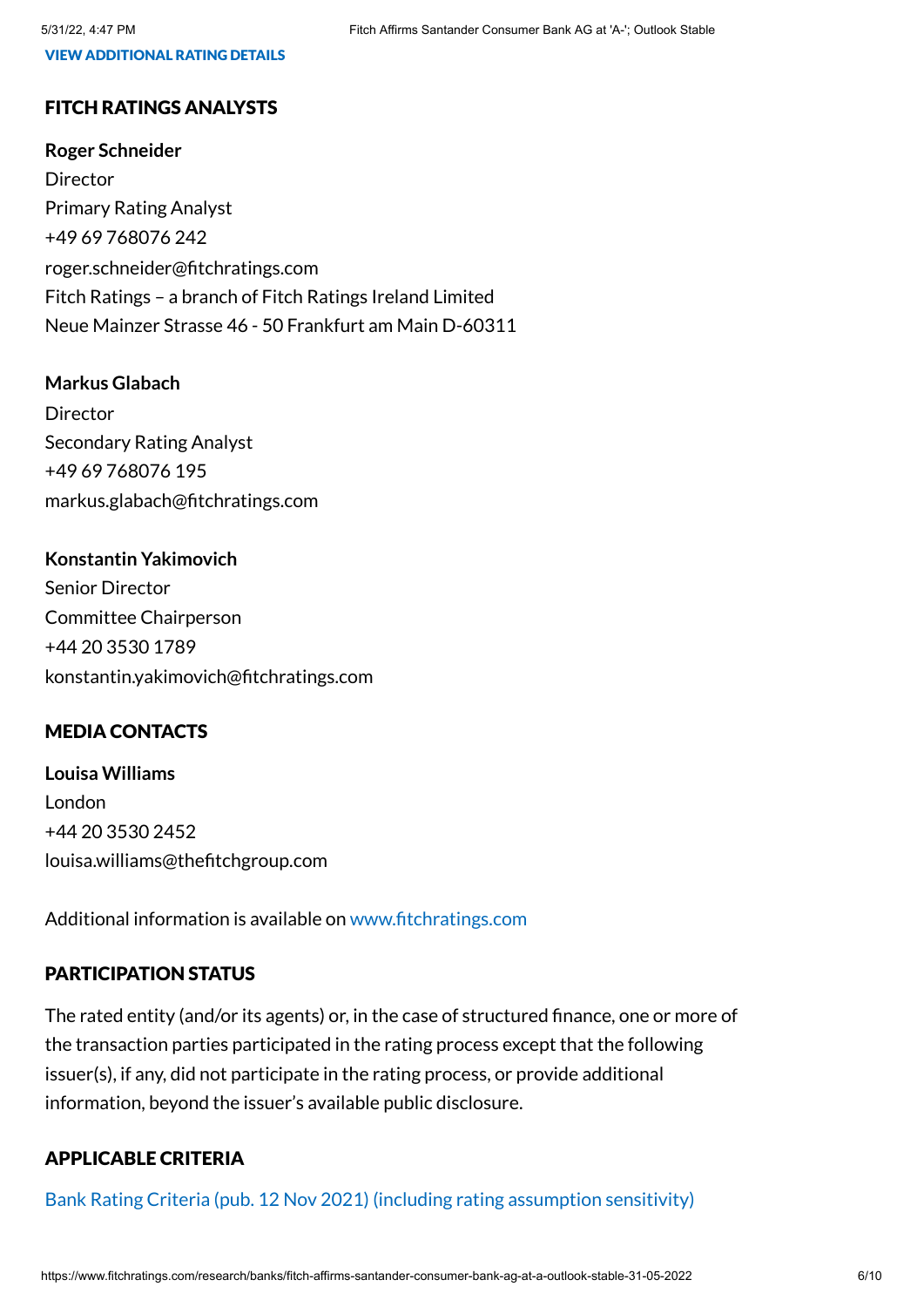#### ADDITIONAL DISCLOSURES

[Dodd-Frank](https://www.fitchratings.com/research/banks/fitch-affirms-santander-consumer-bank-ag-at-a-outlook-stable-31-05-2022/dodd-frank-disclosure) Rating Information Disclosure Form Solicitation Status [Endorsement](#page-8-0) Policy

#### ENDORSEMENT STATUS

Santander Consumer Bank AG **EU, EU, EU, UK Endorsed** 

#### DISCLAIMER & DISCLOSURES

All Fitch Ratings (Fitch) credit ratings are subject to certain limitations and disclaimers. Please read these limitations and disclaimers by following this link: [https://www.fitchratings.com/understandingcreditratings](https://www.fitchratings.com/UNDERSTANDINGCREDITRATINGS). In addition, the following [https://www.fitchratings.com/rating-definitions-document](https://www.fitchratings.com/RATING-DEFINITIONS-DOCUMENT) details Fitch's rating definitions for each rating scale and rating categories, including definitions relating to default. ESMA and the FCA are required to publish historical default rates in a central repository in accordance with Articles 11(2) of Regulation (EC) No 1060/2009 of the European Parliament and of the Council of 16 September 2009 and The Credit Rating Agencies (Amendment etc.) (EU Exit) Regulations 2019 respectively.

Published ratings, criteria, and methodologies are available from this site at all times. Fitch's code of conduct, confidentiality, conflicts of interest, affiliate firewall, compliance, and other relevant policies and procedures are also available from the Code of Conduct section of this site. Directors and shareholders' relevant interests are available at [https://www.fitchratings.com/site/regulatory](https://www.fitchratings.com/SITE/REGULATORY). Fitch may have provided another permissible or ancillary service to the rated entity or its related third parties. Details of permissible or ancillary service(s) for which the lead analyst is based in an ESMA- or FCA-registered Fitch Ratings company (or branch of such a company) can be found on the entity summary page for this issuer on the Fitch Ratings website.

In issuing and maintaining its ratings and in making other reports (including forecast information), Fitch relies on factual information it receives from issuers and underwriters and from other sources Fitch believes to be credible. Fitch conducts a reasonable investigation of the factual information relied upon by it in accordance with its ratings methodology, and obtains reasonable verification of that information from independent sources, to the extent such sources are available for a given security or in a given jurisdiction. The manner of Fitch's factual investigation and the scope of the thirdparty verification it obtains will vary depending on the nature of the rated security and its issuer, the requirements and practices in the jurisdiction in which the rated security is offered and sold and/or the issuer is located, the availability and nature of relevant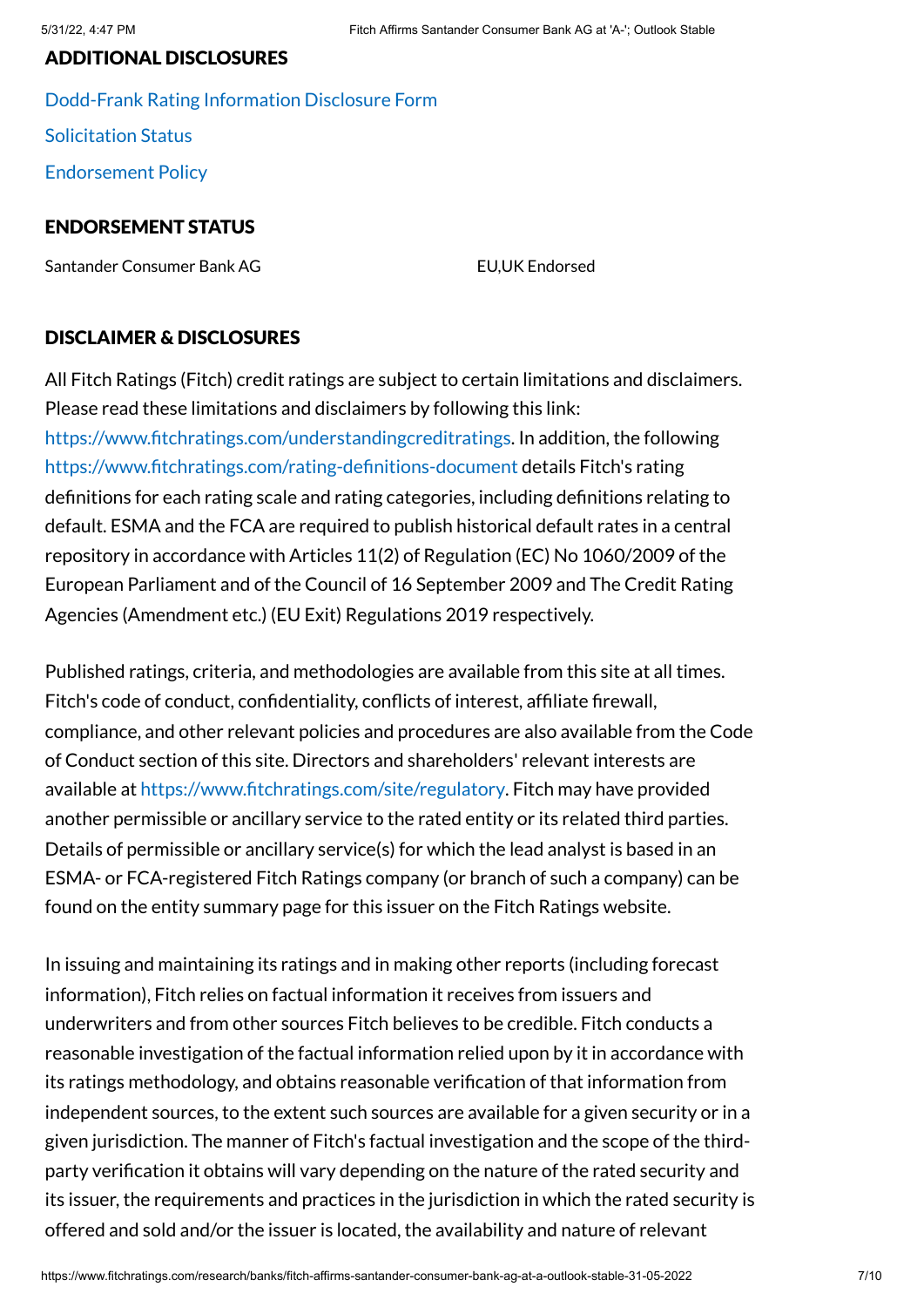public information, access to the management of the issuer and its advisers, the availability of pre-existing third-party verifications such as audit reports, agreed-upon procedures letters, appraisals, actuarial reports, engineering reports, legal opinions and other reports provided by third parties, the availability of independent and competent third- party verification sources with respect to the particular security or in the particular jurisdiction of the issuer, and a variety of other factors. Users of Fitch's ratings and reports should understand that neither an enhanced factual investigation nor any third-party verification can ensure that all of the information Fitch relies on in connection with a rating or a report will be accurate and complete. Ultimately, the issuer and its advisers are responsible for the accuracy of the information they provide to Fitch and to the market in offering documents and other reports. In issuing its ratings and its reports, Fitch must rely on the work of experts, including independent auditors with respect to financial statements and attorneys with respect to legal and tax matters. Further, ratings and forecasts of financial and other information are inherently forwardlooking and embody assumptions and predictions about future events that by their nature cannot be verified as facts. As a result, despite any verification of current facts, ratings and forecasts can be affected by future events or conditions that were not anticipated at the time a rating or forecast was issued or affirmed.

The information in this report is provided "as is" without any representation or warranty of any kind, and Fitch does not represent or warrant that the report or any of its contents will meet any of the requirements of a recipient of the report. A Fitch rating is an opinion as to the creditworthiness of a security. This opinion and reports made by Fitch are based on established criteria and methodologies that Fitch is continuously evaluating and updating. Therefore, ratings and reports are the collective work product of Fitch and no individual, or group of individuals, is solely responsible for a rating or a report. The rating does not address the risk of loss due to risks other than credit risk, unless such risk is specifically mentioned. Fitch is not engaged in the offer or sale of any security. All Fitch reports have shared authorship. Individuals identified in a Fitch report were involved in, but are not solely responsible for, the opinions stated therein. The individuals are named for contact purposes only. A report providing a Fitch rating is neither a prospectus nor a substitute for the information assembled, verified and presented to investors by the issuer and its agents in connection with the sale of the securities. Ratings may be changed or withdrawn at any time for any reason in the sole discretion of Fitch. Fitch does not provide investment advice of any sort. Ratings are not a recommendation to buy, sell, or hold any security. Ratings do not comment on the adequacy of market price, the suitability of any security for a particular investor, or the tax-exempt nature or taxability of payments made in respect to any security. Fitch receives fees from issuers, insurers, guarantors, other obligors, and underwriters for rating securities. Such fees generally vary from US\$1,000 to US\$750,000 (or the applicable currency equivalent) per issue. In certain cases, Fitch will rate all or a number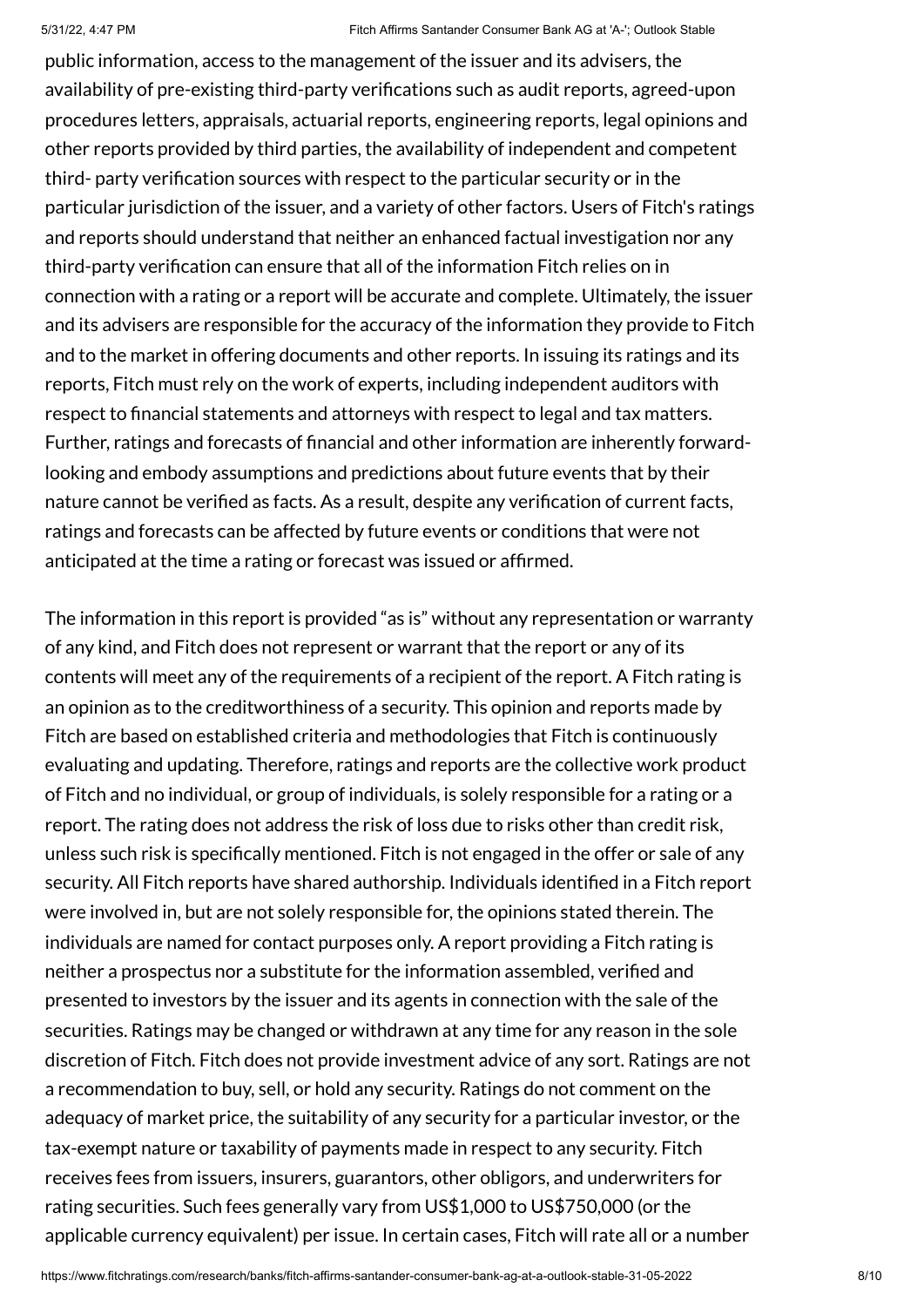of issues issued by a particular issuer, or insured or guaranteed by a particular insurer or guarantor, for a single annual fee. Such fees are expected to vary from US\$10,000 to US\$1,500,000 (or the applicable currency equivalent). The assignment, publication, or dissemination of a rating by Fitch shall not constitute a consent by Fitch to use its name as an expert in connection with any registration statement filed under the United States securities laws, the Financial Services and Markets Act of 2000 of the United Kingdom, or the securities laws of any particular jurisdiction. Due to the relative efficiency of electronic publishing and distribution, Fitch research may be available to electronic subscribers up to three days earlier than to print subscribers.

For Australia, New Zealand, Taiwan and South Korea only: Fitch Australia Pty Ltd holds an Australian financial services license (AFS license no. 337123) which authorizes it to provide credit ratings to wholesale clients only. Credit ratings information published by Fitch is not intended to be used by persons who are retail clients within the meaning of the Corporations Act 2001.

Fitch Ratings, Inc. is registered with the U.S. Securities and Exchange Commission as a Nationally Recognized Statistical Rating Organization (the "NRSRO"). While certain of the NRSRO's credit rating subsidiaries are listed on Item 3 of Form NRSRO and as such are authorized to issue credit ratings on behalf of the NRSRO (see <https://www.fitchratings.com/site/regulatory>), other credit rating subsidiaries are not listed on Form NRSRO (the "non-NRSROs") and therefore credit ratings issued by those subsidiaries are not issued on behalf of the NRSRO. However, non-NRSRO personnel may participate in determining credit ratings issued by or on behalf of the NRSRO.

Copyright © 2022 by Fitch Ratings, Inc., Fitch Ratings Ltd. and its subsidiaries. 33 Whitehall Street, NY, NY 10004. Telephone: 1-800-753-4824, (212) 908-0500. Fax: (212) 480-4435. Reproduction or retransmission in whole or in part is prohibited except by permission. All rights reserved.

#### READ LESS

#### SOLICITATION STATUS

The ratings above were solicited and assigned or maintained by Fitch at the request of the rated entity/issuer or a related third party. Any exceptions follow below.

#### <span id="page-8-0"></span>ENDORSEMENT POLICY

Fitch's international credit ratings produced outside the EU or the UK, as the case may be, are endorsed for use by regulated entities within the EU or the UK, respectively, for regulatory purposes, pursuant to the terms of the EU CRA Regulation or the UK Credit Rating Agencies (Amendment etc.) (EU Exit) Regulations 2019, as the case may be. Fitch's approach to endorsement in the EU and the UK can be found on Fitch's